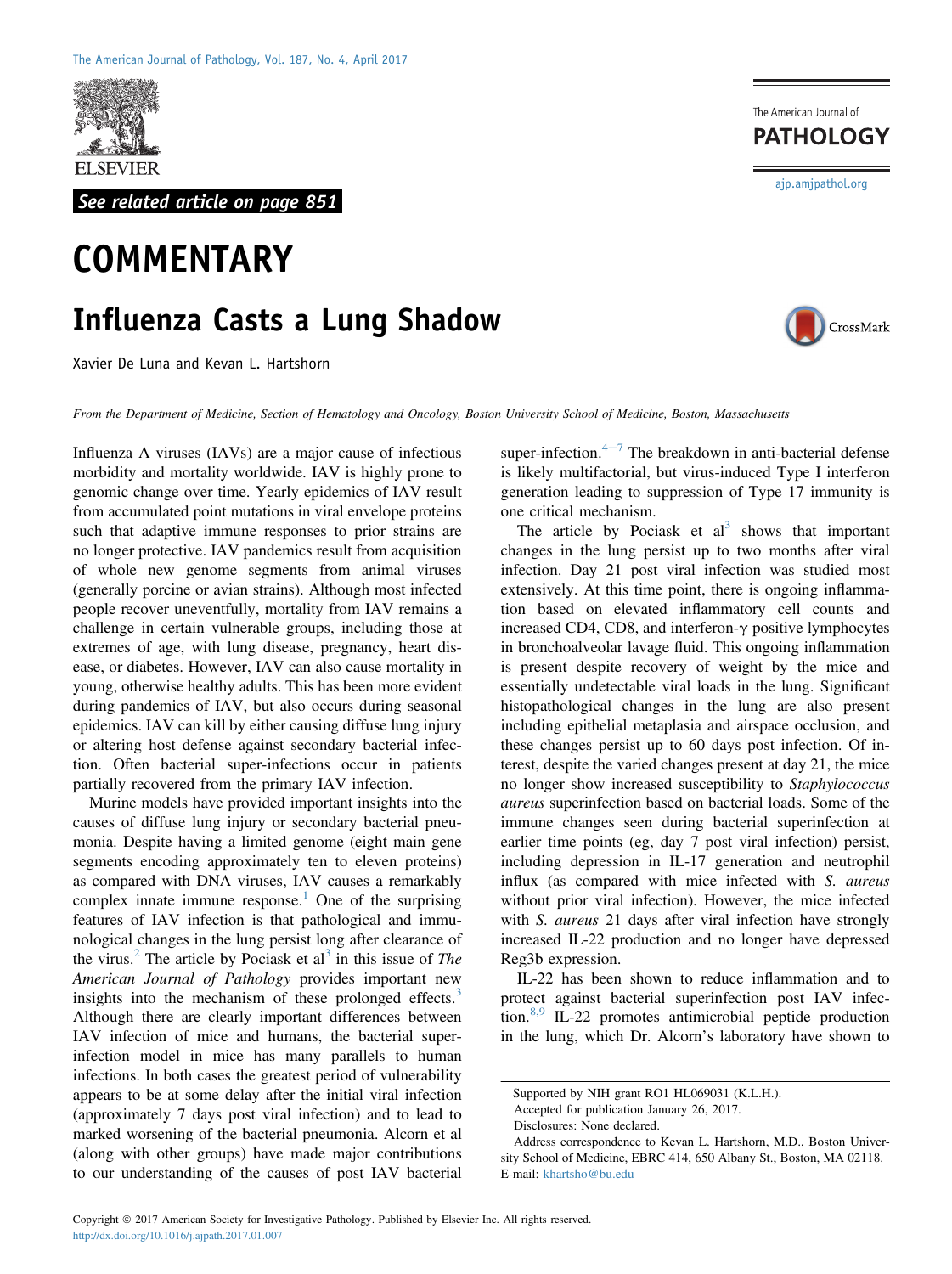be depressed at day 7 post IAV infection.<sup>[10](#page-1-5)</sup> Based on transcriptomic analysis in the current study, several antimicrobial peptides show increased expression at day 21 and 35, and this may contribute to the ability of these mice to control S. aureus super-infection despite reduced neutrophil influx. Another beneficial effect of IL-22 in the context of IAV infection is promotion of lung repair. $\frac{11}{11}$  $\frac{11}{11}$  $\frac{11}{11}$ 

Reg3b is an anti-microbial lectin which has been studied extensively for its role in protection against bacterial infection in the gut.<sup>12</sup> Reg3b can bind bacteria, but, unlike the related protein Reg3g, it has not been clearly demonstrated to work through direct bactericidal activity. Rather, it has been shown to inhibit bacterial translocation and to act as an alarmin, recruiting other inflammatory cells, including neutrophils. In an intestinal model of inflammation (dextran-induced colitis), Reg3b induced recruitment of IL-22–secreting neutrophils resulting in decreased inflam-mation and improved epithelial reconstitution.<sup>[12](#page-2-0)</sup>

Another key finding of the paper by Pociask et  $al<sup>3</sup>$  $al<sup>3</sup>$  $al<sup>3</sup>$  include demonstration of marked lung transcriptomic changes at days 21 and 35 post IAV including genes associated with endoplasmic reticulum stress which was confirmed at the level of protein expression as well (ie, increased CCAATenhancer binding protein homologous protein and activating transcription factor staining in the lung). Other up-regulated genes at days 21 and 35 include cytokines and other inflammatory mediators, antimicrobial peptides, but also genes associated with tissue remodeling and repair. These findings correlate with the bronchoalveolar lavage and histological findings. $3$  The overall picture derived from the transcriptomic findings is one of prolonged inflammation and epithelial injury long after viral clearance.

Finally, important findings were obtained by use of miRNA microarray. Specifically, miR-155 expression was increased, and expression of 26 known target genes for miR-155 were differentially modulated (some increased and others decreased) post IAV infection. miR-155 has previously been shown to be increased post IAV infection in mice and to worsen outcome of post-IAV bacterial super-infection.<sup>[13](#page-2-1)</sup> miR-155 promotes lung inflammation in response to LPS in part by inhibiting SOCs expression, $14$  to promote lung fibrosis $15$  and lung cancer progression.<sup>16</sup> In the present study, $3 \text{ mi}$ R-155 was found to worsen the extent of weight loss, and the degree sustained lung injury (histology) and ER stress at day 21. This was demonstrated using miR-155 knockout mice. Absence of miR-155 did not affect viral loads, inflammatory cell infiltrates or most cytokines at day 7 or day 21. Hence, miR-155 seemed to be mainly inhibiting lung reparative processes at the later stage post infection.

Overall, the paper by Posiask et  $al<sup>3</sup>$  $al<sup>3</sup>$  $al<sup>3</sup>$  shows that IAV infection leads to prolonged changes in the lung well after apparent viral clearance and specifically highlights the potential role of lung repair mechanisms in successful recovery from IAV infection. It is tempting to speculate on potential treatment of severe IAV infection with combinations of antivirals and measures to promote lung repair including IL-22

or Reg3b or inhibitors of miR-155. A potential caveat to such an approach include the reports that miR-155 is protective versus *Mycobacterium tuberculosis* infection in mice.<sup>[17](#page-2-5)</sup> In addition, proteins known to accelerate lung epithelial proliferation might increase viral replication.

Another possible implication of the results is the consideration that the sustained changes seen after IAV infection could relate to its known ability to cause sometimes sustained worsening of lung function in patients with cystic fibrosis<sup>[18](#page-2-6)</sup> or chronic obstructive pulmonary disease.<sup>19,20</sup> It must be noted that the findings by Pociask et  $al<sup>3</sup>$  are in a well-defined mouse model using a highly mouse adapted IAV strain, hence, ultimately their relevance in models more closely resembling human infection (or in human infection) will need to be determined. An additional line of inquiry will be to determine the effect of other viral strains or specific viral components on the sustained lung injuries caused by IAV.

## References

- <span id="page-1-0"></span>1. [Tripathi S, White MR, Hartshorn KL: The amazing innate immune](http://refhub.elsevier.com/S0002-9440(17)30216-X/sref1) response to infl[uenza A virus infection. Innate Immun 2015, 21:73](http://refhub.elsevier.com/S0002-9440(17)30216-X/sref1)-[98](http://refhub.elsevier.com/S0002-9440(17)30216-X/sref1)
- <span id="page-1-1"></span>2. [Didierlaurent A, Goulding J, Patel S, Snelgrove R, Low L, Bebien M,](http://refhub.elsevier.com/S0002-9440(17)30216-X/sref2) [Lawrence T, van Rijt LS, Lambrecht BN, Sirard JC, Hussell T: Sus](http://refhub.elsevier.com/S0002-9440(17)30216-X/sref2)[tained desensitization to bacterial Toll-like receptor ligands after reso](http://refhub.elsevier.com/S0002-9440(17)30216-X/sref2)lution of respiratory infl[uenza infection. J Exp Med 2008, 205:323](http://refhub.elsevier.com/S0002-9440(17)30216-X/sref2)-[329](http://refhub.elsevier.com/S0002-9440(17)30216-X/sref2)
- <span id="page-1-2"></span>3. [Pociask DA, Robinson KM, Chen K, McHugh KJ, Clay ME,](http://refhub.elsevier.com/S0002-9440(17)30216-X/sref3) [Huang GT, Benos PV, Janssen-Heininger YM, Kolls JK, Anathy V,](http://refhub.elsevier.com/S0002-9440(17)30216-X/sref3) [Alcorn JF: Epigenetic and transcriptomic regulation of lung repair](http://refhub.elsevier.com/S0002-9440(17)30216-X/sref3) during recovery from influenza infection. Am J Pathol  $2017:851-863$  $2017:851-863$
- <span id="page-1-3"></span>4. [Kudva A, Scheller EV, Robinson KM, Crowe CR, Choi SM,](http://refhub.elsevier.com/S0002-9440(17)30216-X/sref4) [Slight SR, Khader SA, Dubin PJ, Enelow RI, Kolls JK, Alcorn JF:](http://refhub.elsevier.com/S0002-9440(17)30216-X/sref4) Infl[uenza A inhibits Th17-mediated host defense against bacterial](http://refhub.elsevier.com/S0002-9440(17)30216-X/sref4) [pneumonia in mice. J Immunol 2011, 186:1666](http://refhub.elsevier.com/S0002-9440(17)30216-X/sref4)-[1674](http://refhub.elsevier.com/S0002-9440(17)30216-X/sref4)
- 5. [Rynda-Apple A, Robinson KM, Alcorn JF: In](http://refhub.elsevier.com/S0002-9440(17)30216-X/sref5)fluenza and bacterial [superinfection: illuminating the immunologic mechanisms of disease.](http://refhub.elsevier.com/S0002-9440(17)30216-X/sref5) [Infect Immun 2015, 83:3764](http://refhub.elsevier.com/S0002-9440(17)30216-X/sref5)-[3770](http://refhub.elsevier.com/S0002-9440(17)30216-X/sref5)
- 6. [Lee B, Robinson KM, McHugh KJ, Scheller EV, Mandalapu S,](http://refhub.elsevier.com/S0002-9440(17)30216-X/sref6) [Chen C, Di YP, Clay ME, Enelow RI, Dubin PJ, Alcorn JF: In](http://refhub.elsevier.com/S0002-9440(17)30216-X/sref6)fluenza[induced type I interferon enhances susceptibility to gram-negative and](http://refhub.elsevier.com/S0002-9440(17)30216-X/sref6) [gram-positive bacterial pneumonia in mice. Am J Physiol Lung Cell](http://refhub.elsevier.com/S0002-9440(17)30216-X/sref6) [Mol Physiol 2015, 309:L158](http://refhub.elsevier.com/S0002-9440(17)30216-X/sref6)-[L167](http://refhub.elsevier.com/S0002-9440(17)30216-X/sref6)
- 7. [Robinson KM, McHugh KJ, Mandalapu S, Clay ME, Lee B,](http://refhub.elsevier.com/S0002-9440(17)30216-X/sref7) [Scheller EV, Enelow RI, Chan YR, Kolls JK, Alcorn JF: In](http://refhub.elsevier.com/S0002-9440(17)30216-X/sref7)fluenza A [virus exacerbates Staphylococcus aureus pneumonia in mice by atten](http://refhub.elsevier.com/S0002-9440(17)30216-X/sref7)[uating antimicrobial peptide production. J Infect Dis 2014, 209:865](http://refhub.elsevier.com/S0002-9440(17)30216-X/sref7)-[875](http://refhub.elsevier.com/S0002-9440(17)30216-X/sref7)
- <span id="page-1-4"></span>8. [Paget C, Ivanov S, Fontaine J, Renneson J, Blanc F, Pichavant M,](http://refhub.elsevier.com/S0002-9440(17)30216-X/sref8) [Dumoutier L, Ryffel B, Renauld JC, Gosset P, Si-Tahar M, Faveeuw C,](http://refhub.elsevier.com/S0002-9440(17)30216-X/sref8) [Trottein F: Interleukin-22 is produced by invariant natural killer T lym](http://refhub.elsevier.com/S0002-9440(17)30216-X/sref8)phocytes during infl[uenza A virus infection: potential role in protection](http://refhub.elsevier.com/S0002-9440(17)30216-X/sref8) [against lung epithelial damages. J Biol Chem 2012, 287:8816](http://refhub.elsevier.com/S0002-9440(17)30216-X/sref8)-[8829](http://refhub.elsevier.com/S0002-9440(17)30216-X/sref8)
- 9. [Ivanov S, Renneson J, Fontaine J, Barthelemy A, Paget C,](http://refhub.elsevier.com/S0002-9440(17)30216-X/sref9) [Fernandez EM, Blanc F, De Trez C, Van Maele L, Dumoutier L,](http://refhub.elsevier.com/S0002-9440(17)30216-X/sref9) [Huerre MR, Eberl G, Si-Tahar M, Gosset P, Renauld JC, Sirard JC,](http://refhub.elsevier.com/S0002-9440(17)30216-X/sref9) [Faveeuw C, Trottein F: Interleukin-22 reduces lung in](http://refhub.elsevier.com/S0002-9440(17)30216-X/sref9)flammation during infl[uenza A virus infection and protects against secondary](http://refhub.elsevier.com/S0002-9440(17)30216-X/sref9) [bacterial infection. J Virol 2013, 87:6911](http://refhub.elsevier.com/S0002-9440(17)30216-X/sref9)-[6924](http://refhub.elsevier.com/S0002-9440(17)30216-X/sref9)
- <span id="page-1-5"></span>10. [Pociask DA, Scheller EV, Mandalapu S, McHugh KJ, Enelow RI,](http://refhub.elsevier.com/S0002-9440(17)30216-X/sref10) [Fattman CL, Kolls JK, Alcorn JF: IL-22 is essential for lung epithelial](http://refhub.elsevier.com/S0002-9440(17)30216-X/sref10) repair following infl[uenza infection. Am J Pathol 2013, 182:1286](http://refhub.elsevier.com/S0002-9440(17)30216-X/sref10)-[1296](http://refhub.elsevier.com/S0002-9440(17)30216-X/sref10)
- <span id="page-1-6"></span>11. [Kumar P, Thakar MS, Ouyang W, Malarkannan S: IL-22 from con](http://refhub.elsevier.com/S0002-9440(17)30216-X/sref11)[ventional NK cells is epithelial regenerative and in](http://refhub.elsevier.com/S0002-9440(17)30216-X/sref11)flammation protective during influenza infection. Mucosal Immunol 2012,  $6:69-82$  $6:69-82$